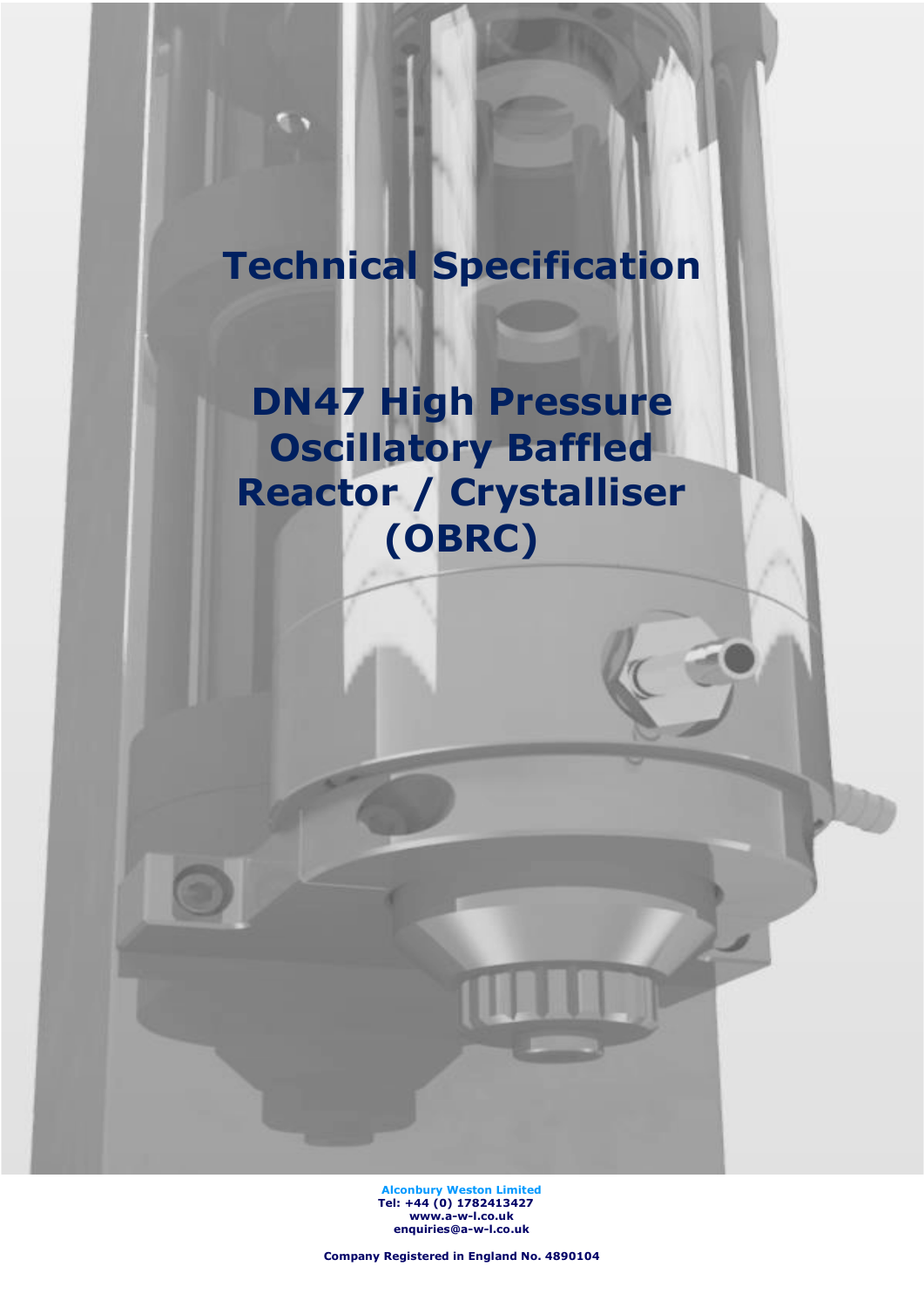

# **Overview:**

This Oscillatory Baffled Reactor / Crystalliser (OBRC) has been manufactured for the intended use of carrying out chemical reactions and crystallisations at larger scales. It will allow the investigation of the fundamental kinetics and the critical process parameters such as reactant ratios, cooling rates, temperatures, addition rates etc. and what effects the baffled mixing can bring.

The unit can be supplied with a single or twin vessel configuration, both configurations fit on the same reactor framework. Twin vessel configurations are supplied such that they can be used as two individual batch vessels or connected to work as a chain of stirred tanks, this vastly increases the flexibility of the unit and allows much easier integration into continuous processing streams.

#### **Operating Parameters:**

| Temperature Range:             | $-20^{\circ}$ C ~ $+120^{\circ}$ C          |
|--------------------------------|---------------------------------------------|
| <b>Oscillator Frequency:</b>   | $0.1$ Hz $\sim$ 6.0 Hz in 0.1 Hz increments |
| Oscillator Amplitude / Stroke: | 5 mm $\sim$ 70 mm in 1 mm increments        |
| Pressure:                      | $-1$ to 10 Bar G                            |

Although the above conditions are individually possible, no guarantees can be given for any particular combination. For instance, the total speed of the oscillator is limited by the motor and controller so a frequency of 6 Hz can be achieved at smaller amplitudes but not necessarily at the largest oscillation.

#### **Materials of Construction:**

The wetted parts of the OBRC are manufactured, as standard, from the following materials:

| Vessel:        | 316L Stainless Steel       |
|----------------|----------------------------|
| Drain Valve:   | 316L Stainless Steel / FEP |
| Baffle String: | 316L / PEEK                |
| Seals:         | PTFE / FEP                 |

#### **Weight and Dimensions:**

Weight approx.: 380kg Dimensions:  $1000 \times 650 \times 2400$  mm (width x depth x height)

The above dimensions are of the footprint of the unit without castors. A further space of 100mm should be allowed all around the reactor to allow for connections of services etc.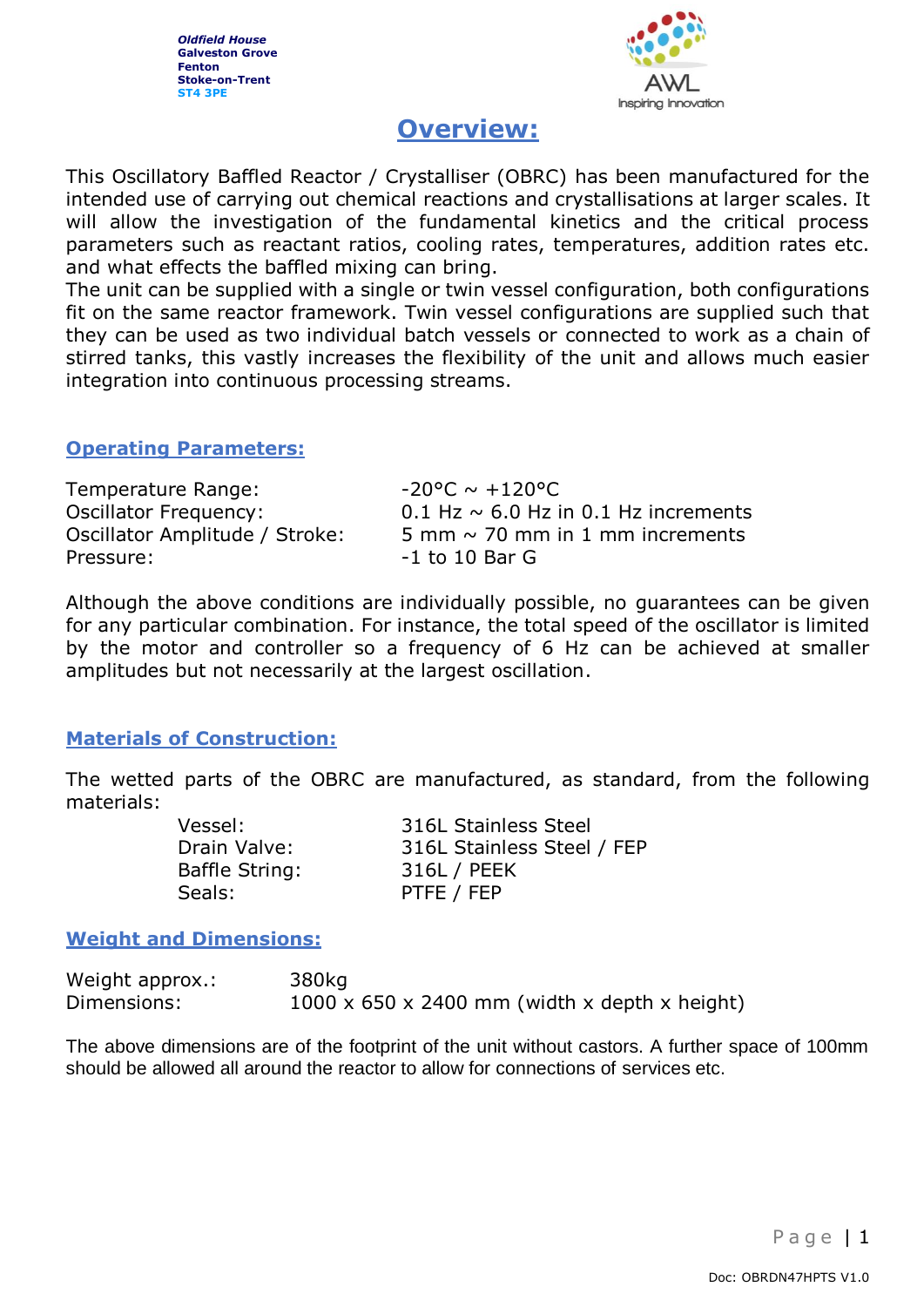

# **System:**

## **Reaction Vessel:**

The standard scope of supply includes one, fully jacketed, DN47 reaction vessel:

1.6m working length / 2.77 litre vessel with a 2.6 litre working volume.

#### Each vessel

The vessel is complete with a fully sealed cap, baffled agitator, jacket heating connections, bottom outlet valve, and process inlet / PAT connection points. The bottom outlet valve is specially adapted to allow for its complete removal and the fitting of a sparger for gas/liquid reactions.

The OBRC vessel and baffle design provides high intensity, low shear mixing with a large jacket area to process volume allowing for precise control over process temperatures. The unit can be supplied with a single vessel or twin vessel configuration. The twin configuration allows much more flexibiltyand offers the end user the chance to integrate the reactor into many continuous and semi-continuous processes.

The twin vessel configuration is mounted on the same frame as the single vessel systems and therefore occupys the same footprint. It is always possible to upgrade a single vessel to a twin vessel unit at a later date.

#### **Drive Mechanism:**

A linear gearbox drives a high powered permanent magnetic coupling which drives the baffle indirectly through a fully sealed cap using the magnetic forces. This enables the vessel to be manufactured with no moving seals thereby vastly prolonging the service intervals. The gearbox is driven by a high precision servo motor and the coupling / baffle string are balanced with a counterweight to increase the overall electrical efficiency of the unit. The counterweight can be removed and replaced with a second vessel at the time of order or at any time post purchase.

#### **Support Structure:**

The reaction vessel is supported by a stainless steel support structure. The rear upper framework houses the servo motor, gearbox and other moving parts whilst the lower rear section of the support structure houses the control panel.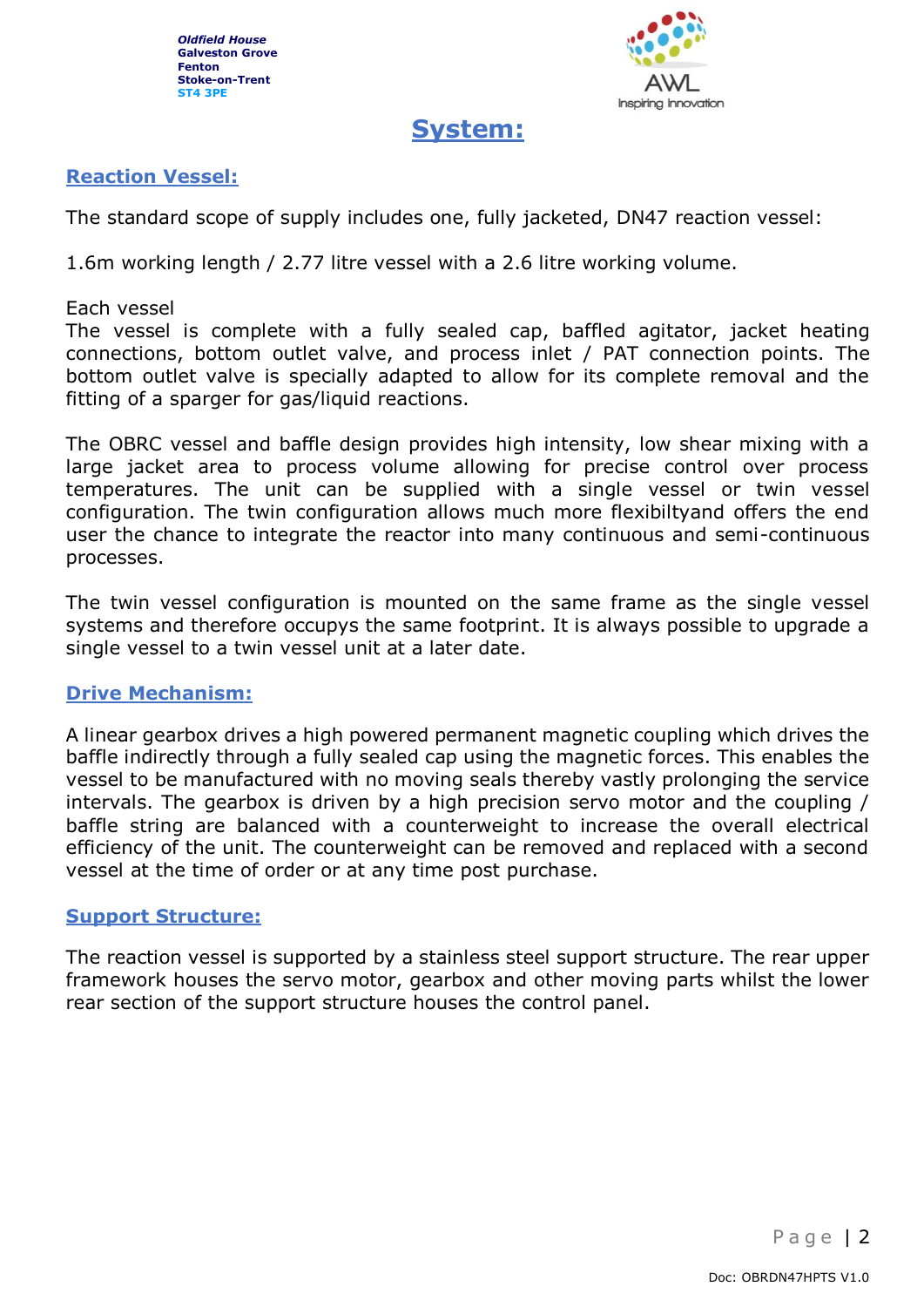### **Representative Example:**





*Figure 1: DN47 OBRC Complete System*

# **General Arrangement:**



*Figure 2: General Arrangement (For Illustration Only)*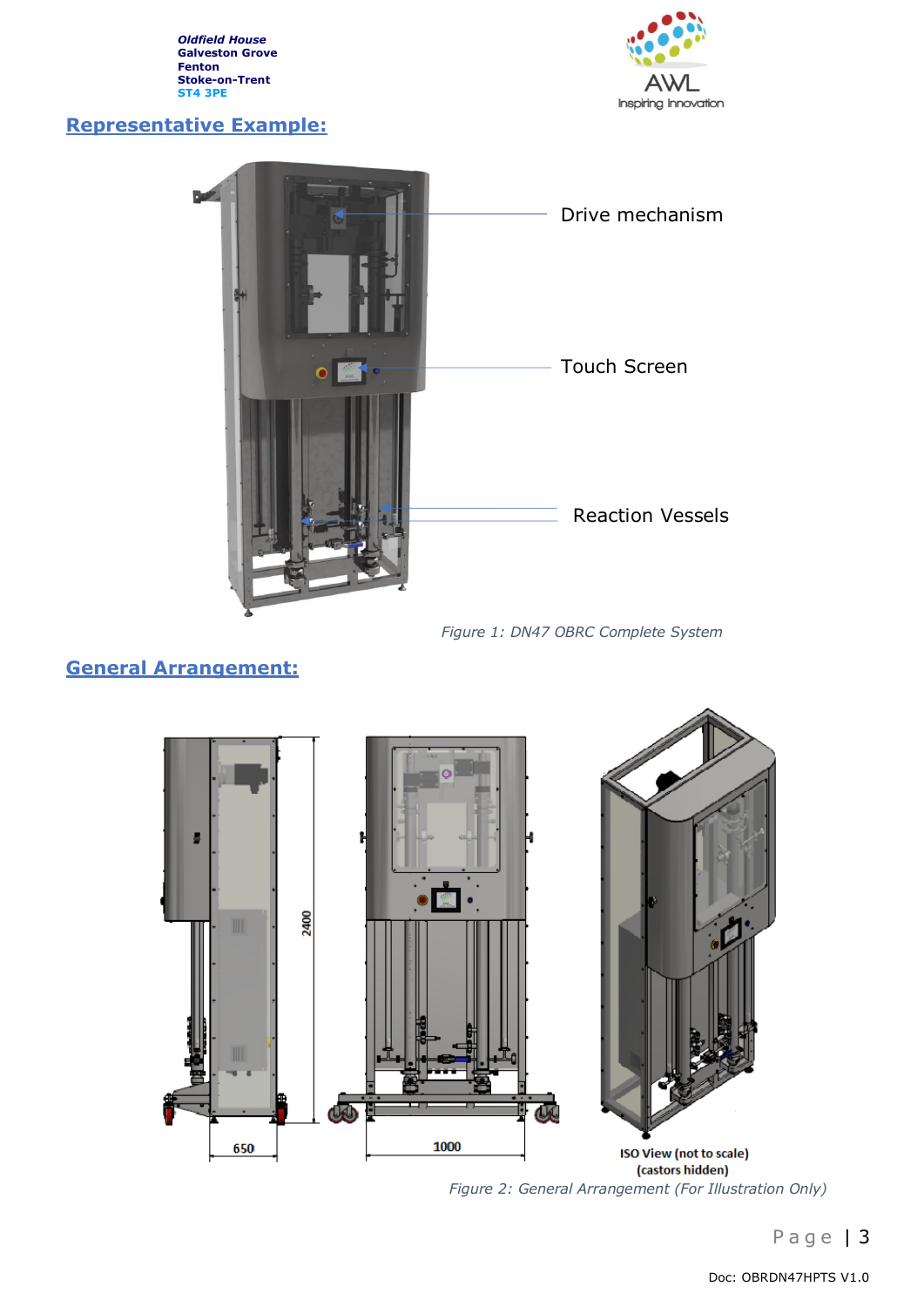



#### **Operator Panel:**

Mounted on the front guard are the touch screen HMI, reset and emergency stop buttons. The HMI is used to start and stop the oscillator as well as adjusting the frequency and amplitude of oscillation.

The panel also indicates the state of the safety circuit which is controlled by the oscillator drive controller and the inbuilt pressure transmitter safety controller.



#### **Control System:**

The control system cabinet houses the PLC, drive controller, safety circuits, fuses, power isolator and other electronics. The cabinet is mounted on the rear side of the OBRC framework.

Electrical Specifications: Supply: 3 Phase, Neutral and Bonded Earth, 400 Volts, 50 Hz

The supply must be fed to the machine in a conduit that is grounded to the enclosure. The machine operating current is up to 16 Amp.

Temperature:

The system is designed to be operated in an ambient temperature of between 0 – 50°C. (140F). Storage should be within an ambient temperature range of 0 to 65°C and a relative humidity range of 5 to 95% non-condensing.